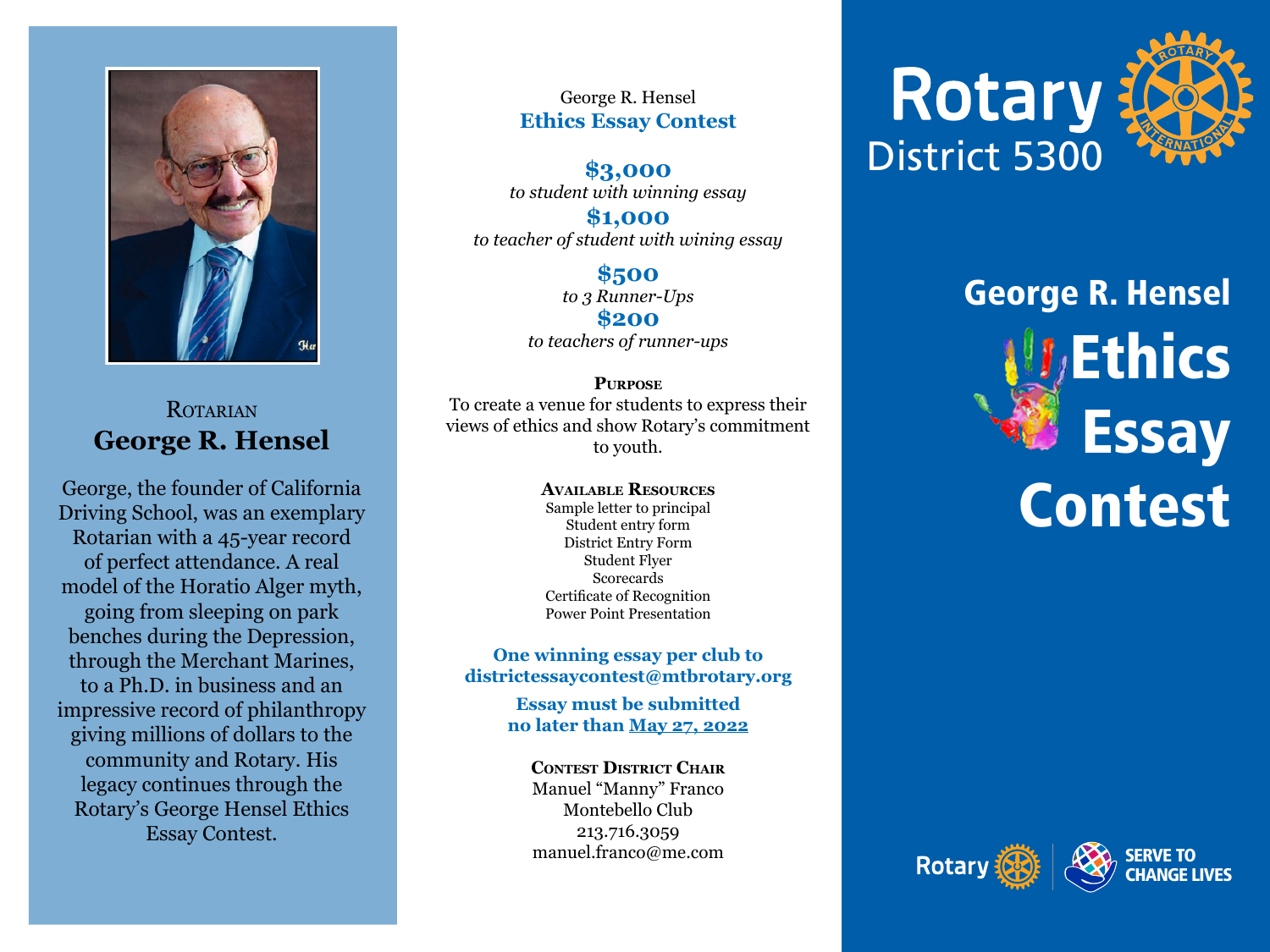# For All High School Students in RI District 5300

#### **Purpose**

**This contest promotes the importance of ethics among today's youth and encourages them to express their views. We hope that each student will consult with their parents and teachers for this essay in an effort to build communication between young people and adults regarding ethics. We also wish to enhance Rotary's presence in schools and in the community.**

#### **Process**

- **1. Select Club member to chair contest.**
- **2. Contact local high school counselors to promote student participation in the contest.**
- **3. Ask that the essay become a class project and submit essays to the Club for local judging.**
- **4. Schedule a program in which the winner and runners'-up of your local contest are recognized. Your Club can award scholarships to the Club winner and runners'-up with club funds in addition to the district prize.**
- **5. Submit the winning Club essay to the District Chair for District-level judging at districtessaycontest@mtbrotary.org**

### **Essay Topic**

- **Write on an ethical dilemma that has touched your life.**
- **Include your view of the importance of ethics in this particular situation.**
- **You must include your personal definition of ethics.**

### **Rules**

- **You must be enrolled in a high school or live in District 5300. And, you must be in the 9-12 grade on March 31, 2022. •The essay must be a least 1,000 words.**
- **The essay must be the original, unpublished work of the student, and only one essay per student may be submitted.**
- **The essay must be submitted to your local Rotary Club by May 27. 2022**

#### **Judging Criteria and Procedures**

**Only those essays that have followed the "Topics and Rules" may be judged. 1. Clarity of message and presentation of idea (40%)**

- **2. Style and originality (40%)**
- **3. Grammar, spelling, and structure (20%)**

NOTE: If your Club's entry is named winner or runner-up at the District level, be prepared to sponsor your student and parent or mentor to District Conference to receive an award and scholarship.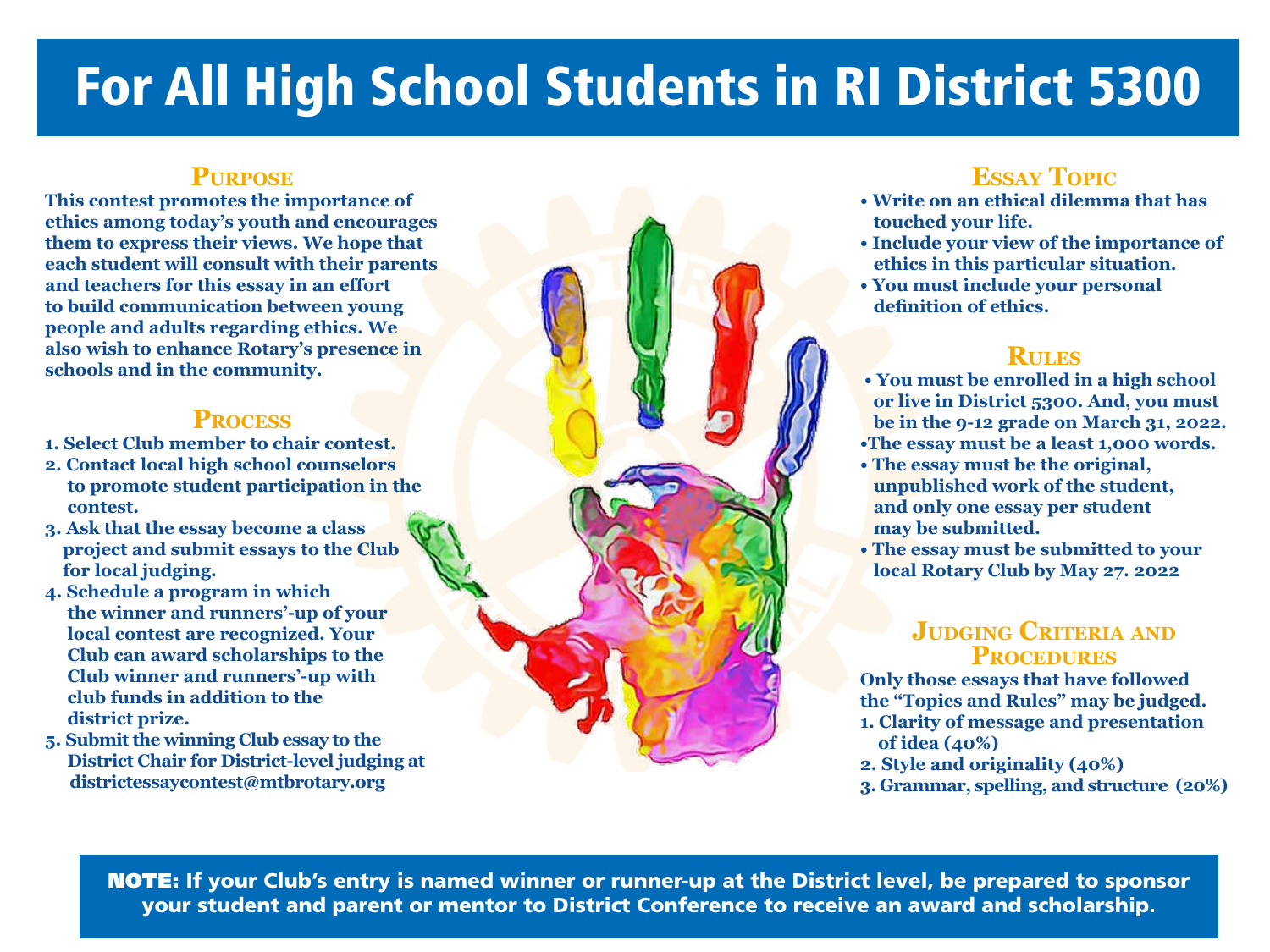# **Your world is full of challenges.** *The Rotary Club is listening!*

♦ *Have you ever had an ethical dilemma touch your life?*

♦*What happened?*

♦*What did you do?*

♦*Would you have done things differently if given a second chance?*

♦*What are ethics?*

If you can answer these questions, you have an opportunity to **win \$3000!**

# **George Hensel Ethics Essay Contest**

#### **Topics and Rules**

- ♦ Write on an ethical dilemma that has touched your life. Include your view of the importance of ethics in this particular situation.
- ♦ You must include your personal definition of ethics.
- $\bullet$  The essay must be at least 1,000 words.
- ♦ The essay must be the original, unpublished work of the student, and only one essay per student may be submitted.
- ♦ The essay must be submitted to your local Rotary Club either by email (MS Word or PDF format) or U.S. mail no later than **Friday, April 29th.**
- ♦ You must be enrolled in a high school or live in Victorville or Adelanto. And, you must be in the 9-12 grade.
- ♦ **1st Place will be submitted to the second stage of the competition for a chance to win \$3000**. Winners will be invited to the Victorville Rotary Club lunche in April. **Judging Criteria and Procedures**

*Only those essays that have followed the "Topics and Rules" will be judged.*

- 1. Clarity of message and presentation of idea (40%)
- 2. Style and originality (40%)
- 3. Grammar, spelling, and structure (20%)

## **For more information contact: Entries must be sent to:** Ron Boyd, DVM

 [rboyddvm@yahoo.com](mailto:rboyddvm@yahoo.com) C/O Animal Care Hospital 21554 US HWY 18, Apple Valley, CA 92307 Phone: 760-247-0292